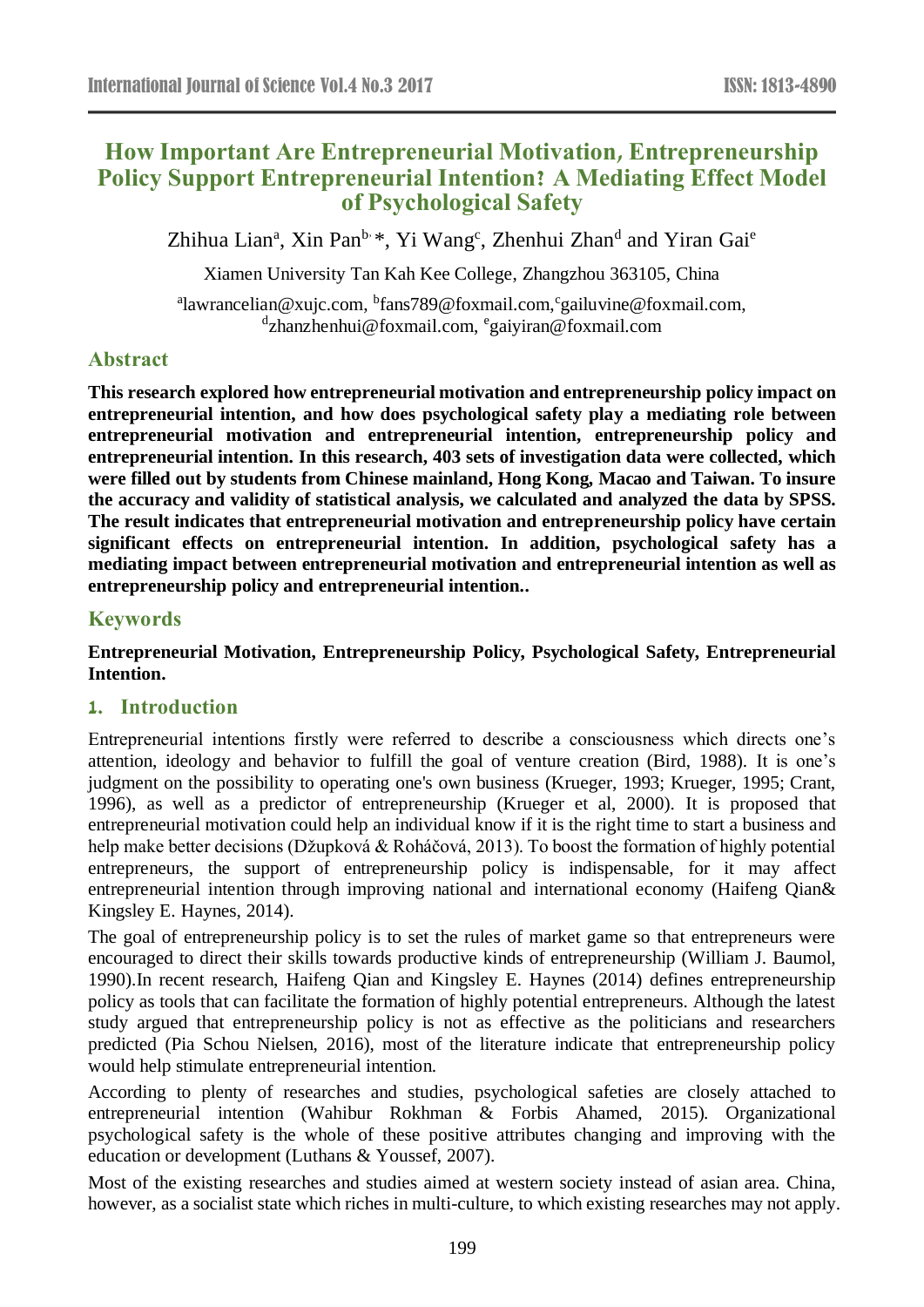Moreover, data of existing researches are mostly from entrepreneur, employee, and MBA students with entrepreneurial intention. These deviation may lead the conclusion into a wrong way when it comes to the entrepreneurial intention of Chinese youths.

Hence this research is an exploratory study focusing on how entrepreneurial policy and entrepreneurial motivation impact on entrepreneurial intention with psychological safety as a mediator, targeting students from Mainland, Hong Kong, Macau and Taiwan districts. Through gathering and analyzing the questionnaires and secondary data, it is the innovative point to hypothesize that two variables, entrepreneurship policy and entrepreneurial motivation, have certain effects on entrepreneurial intention. The research is devoted to look into the adaption measure of the students, and the discrepancy differs from district to district. Furthermore, the theoretical model also attempts to look into the influence of students' psychological safety, which plays as a mediator between the links of two variables and entrepreneurship intentions separately.

### **2. Literature review and hypotheses**

#### **2.1 Literature review**

### **2.1.1. Literature of entrepreneurial motivation**

Entrepreneurial motivation is considered to be a "driver" of starting up one's new business. It would help an individual know if it is the right time to start a business and help make better decisions (Džupková & Roháčová, 2013). Many entrepreneurial motivations have been put forward (Birley & Westhead, 1994; Carter et al., 2003; Cassar, 2007; Shane et al., 1991; Wu et al., 2007), including:

Economic enhancement;

Desire for achievement, control and independence;

Individual development;

Superior social status;

Opportunity to innovate new products and services;

Simulation of role models;

Contribution to group and family welfare.

According to Block and Koellinger (2009), non-economic motivations are often most powerful. Start-up motivations are affected by factors such as 'opportunity' and 'necessity' entrepreneurship (Cassar, 2007; Taormina & Lao, 2007). 'Opportunity' refers to market opportunities and expectations of material gain (Segal et al., 2005); 'necessity' to a lack of employment opportunities (MacDonald, 1996; Rouse, 2004).

Motivation is a theoretical construct used to explain behavior. It gives the reasons for people's actions, desires, and needs (Ellliot, Andrew J, Covington & Martin, 2001).A motive is what prompts the person to act in a certain way, or at least develop an inclination for specific behavior (Pardee. R. L, 1990).Individuals will satisfy their needs through different means, and are driven to success for varying reasons both internal and external (Rabideau, 2005). Intrinsic motivation is the self-desire to seek out new things and new challenges, to analyze one's capacity, to observe and to gain knowledge (Ryan & Deci, 2000). Extrinsic motivation refers to the performance of an activity in order to attain a desired outcome and it is the opposite of intrinsic motivation (Ryan & Deci, 2000).

From plenty of reasons to start up own business, achievement motivation can be quite adequate for success or the attainment of excellence. Based on McClelland's landmark book, The Achieving Society (1961), it is reported that among individuals, achievement motivation is associated with preference for moderate risks, taking personal responsibility for results, using feedback to modify their performance, and having a restless expressive style (Chap. 6)--all characteristics that are relevant to success in business. Apart from it, he mentioned as follows: In several different countries, people in business score higher in achievement motivation than do professionals of approximately equal status (Chap. 7).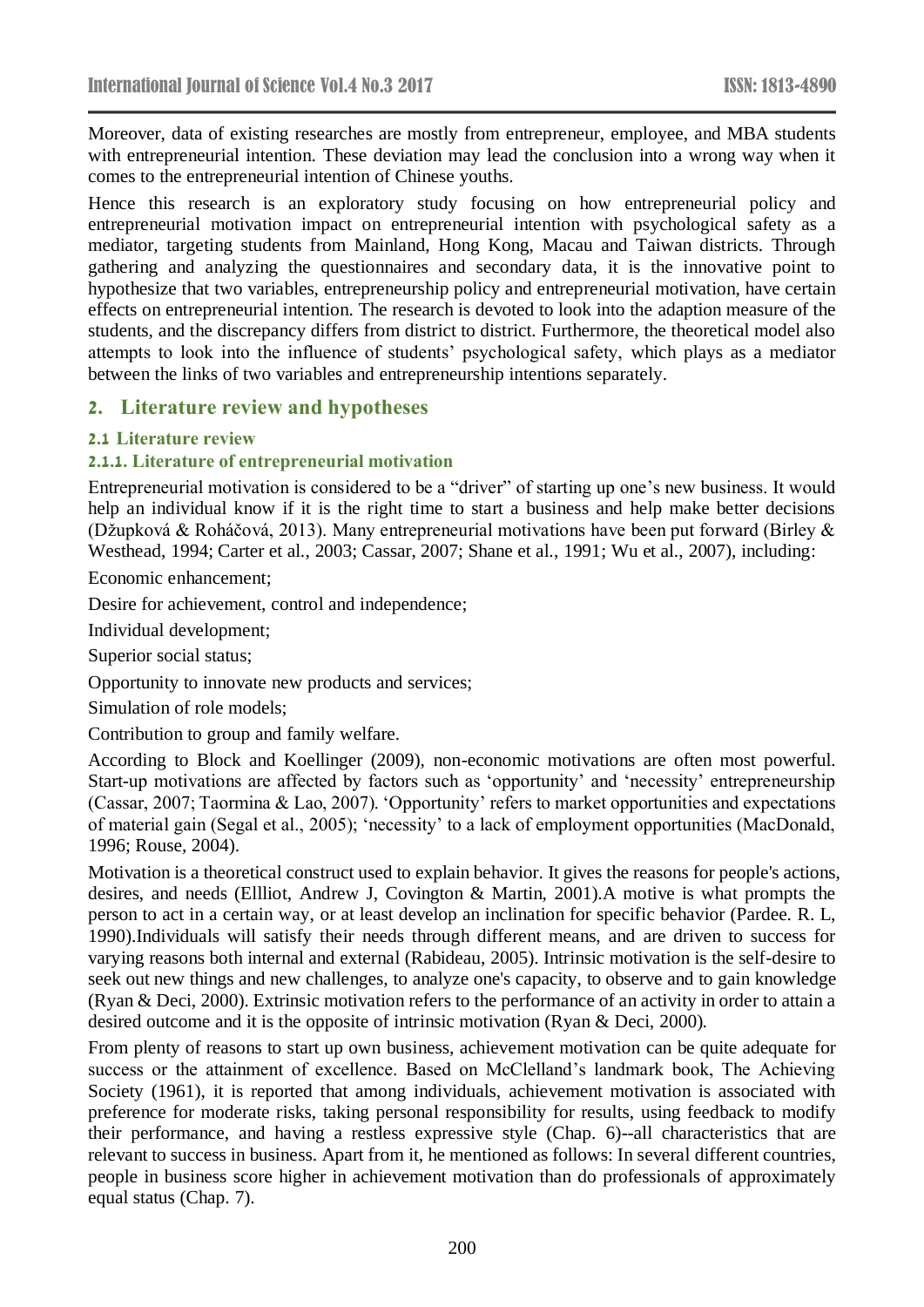Another extended theory which could account for the entrepreneurial motivation is expectancy theory. It mainly focuses on the relationships between efforts, performance and rewards (Vroom, 1964). An individual will engage in behavior that he/she perceives will eventually lead to valued rewards (Scholl, 1981). According to this theory, if one could never be satisfied with the rewards gained as a employee, the best way to boost the rewards is to start his own business instead.

### **2.1.2. Literature of entrepreneurship policy**

In the early 1990s, policy makers became increasingly aware of entrepreneurship policy, which is considered as an instrument to facilitate innovation, stimulating entrepreneurship and improving economic environment eventually. The target and field of entrepreneurship policy have been discussed in detail. In early research, William J. Baumol (1990) argued that the goal of entrepreneurship policy is to set the rules of market game so that entrepreneurs were encouraged to direct their skills towards productive kinds of entrepreneurship. Shane (2009) concluded that "Encouraging more people to become entrepreneurs is bad entrepreneurship policy". In recent research, Haifeng Qian and Kingsley E. Haynes (2014) define entrepreneurship policy as tools that can facilitate the formation of highly potential entrepreneurs. These results argued that the entrepreneurship policy should assist firms and entrepreneurs with high potential and ability to pursue productive entrepreneurship.

Nowadays there is a rapidly growing volume of literature about entrepreneurship policy and many of them refer to the effective influence of entrepreneurship policy. The reason why government set policies to support entrepreneurship is that entrepreneurship is a essential source of innovation (Acs et al, 2001), growth (Hart, 2003) and job creation (Birch, 1979). Rhodri Morgan (2001) draws a conclusion that the entrepreneurship policy which aimed at providing the proper business support system and developing new entrepreneurial culture can effectively stimulate entrepreneurs to realize their full potential eventually. Charlotte Norrman and Lars Bager-Sjögren (2010) identified that it is effective for entrepreneurship policy to support innovative entrepreneurs. Therefore, research confirms that entrepreneurship policy is effective. Although the latest study argued that entrepreneurship policy is not as effective as the politicians and researchers predicted (Pia Schou Nielsen, 2016), most of the literature indicate that entrepreneurship policy would help stimulate entrepreneurship.

### **2.1.3. Literature of entrepreneurial intention**

One's career choice can be well predicted by one's intentions (Lent et al., 1994). So when it comes to entrepreneurship career, an entrepreneur's intentions can give a best prediction to establish a new firm instead of joining an existing one (Davidsson, 1991; Katz, 1992; Krueger et al., 2000). Actually, in order to explain the behavior of starting one's own business and the development of entrepreneurial activities in society, numerous entrepreneurship scholars have focused on entrepreneurial intention.

The entrepreneurial intention firstly referred to describe a conscious state of mind that directs a person's attention, ideology and behavior to fulfilling the goal of new venture creation (Bird, 1988). According to Krueger (1993), Krueger (1995) and Crant (1996), entrepreneurial intention is one's judgment on the possibility to owning one's own business.

Lee and Wong (2004) considered entrepreneurial intention as an aspiration of a person to start one's own career. And the entrepreneurial intention followed has developed to describe the personal career guidance and mentality towards self-employment (Nabi & Holden, 2008). And in Thompson (2009)'s opinion, not all of the entrepreneurial intentions can ends up happening but he also stressed that entrepreneurial intention is the premise of one's entrepreneurial behavior.

Recently, Liñán and Fayolle (2015), after studying enormous published work on entrepreneurial intentions from 2004 to 2013, showed that entrepreneurial intention is synthesized by the complexities inherent in personality and cognition, upon what types of variables can affect the way people return to reality.

Until then, there are still various opinions and findings on entrepreneurial intention and we think entrepreneurial intention is still in exploring stage. In our paper, based on the research, we define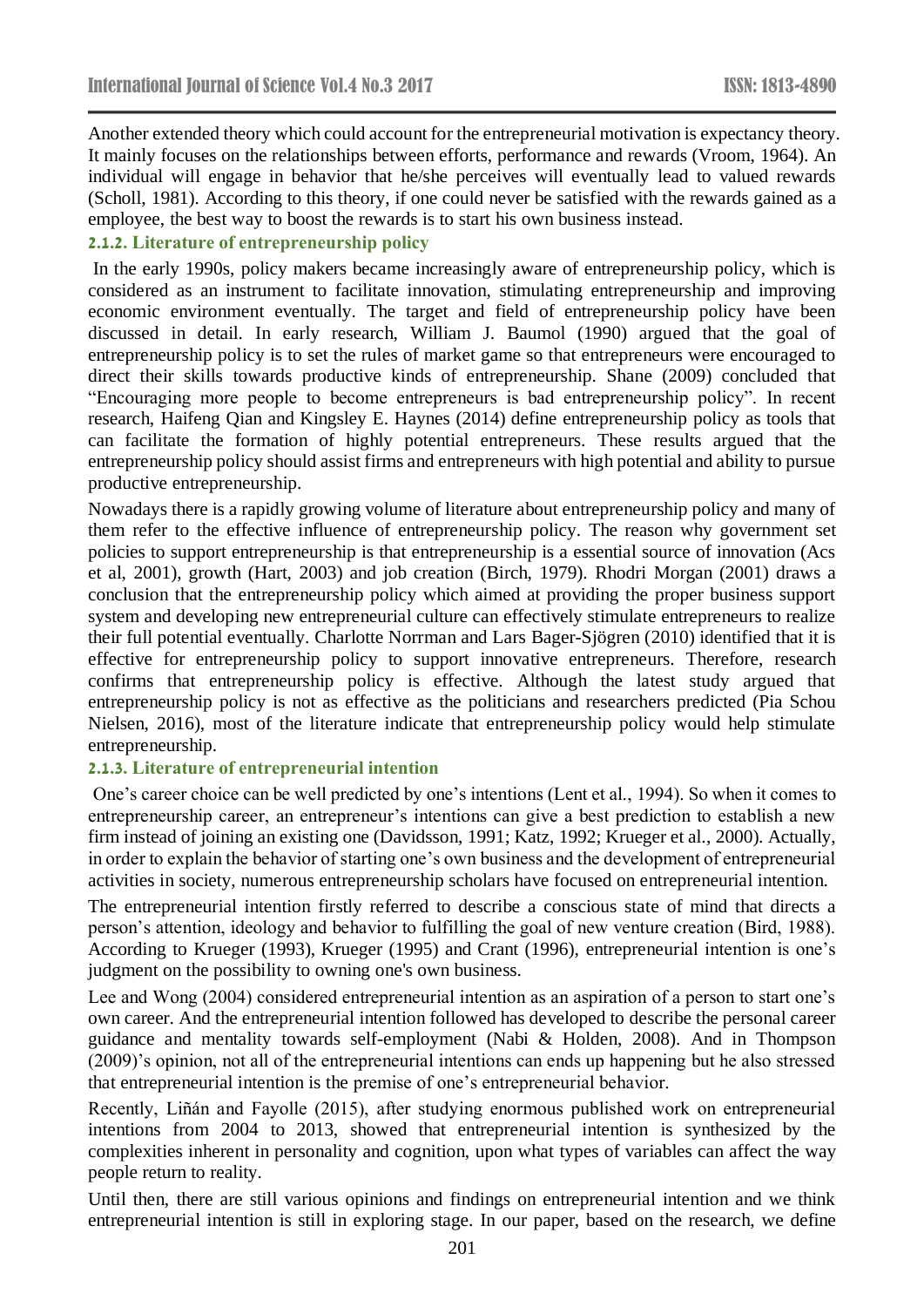entrepreneurial intention as a fundamental norm to describe the degree of determination and ability put to achieving self-employment, especially undergraduates and graduates.

### **2.2 Hypotheses**

#### **2.2.1. Entrepreneurial motivation and entrepreneurial intention**

Based on the existing research, motivation for business start-up has been related to psychological (Shaver & Scott, 1991), socio-psychological (Hessels et al., 2008), cognitive value and economic theories (Block & Koellinger, 2009; Kurtoko et al., 1997).

One reason why students of an increasing number start to create their own business is that they have realized they may not pass the degrees to graduate smoothly and receive offers from the ideal companies. Different from the notions of conventional education system, nowadays, thousands of universities or colleges prepare their students for entrepreneurship. The business schools offer entrepreneurship courses and arrange sharing sessions, which create opportunities for students to be able to talk with experienced successful entrepreneurs up close. Although this field has become increasingly welcome, most entrepreneurial education remains in the confines of business school (Volkman, 2004) and focuses on business students in entrepreneurship courses (Shay &Terjensen, 2005), while Shay and Terjensen stressed the necessity to look outside colleges of business and call for the aspirations and intentions of entrepreneurship students.

Apart from the students' choice, some employers are indeed looking for students with the relevant experience even when hiring for entry-level positions, for the managers think these sudents are likely to be more familiar with the business and accountable for their own jobs. Furthermore, thoughtful and creative, young entrepreneurs could bring the company brand new vigor and innovation, which may boost the profit and elevate the status.

On the basis of the above theories and experiences, in our research, it is therefore likely that the entrepreneurial motivation affects the entrepreneurial intention, so:

H1. Entrepreneurial motivation has positive influence on entrepreneurial intention.

#### **2.2.2 Entrepreneurship policy and entrepreneurial intention**

Many researches share similar determinants of entrepreneurship policy. According to Scott Shane (2009), the goal of entrepreneurship policy is to "create more jobs, improve growth, reduce unemployment, help people emerge from poverty, facilitate innovation, and make the market more competitive". Magnus Henrekson and Mikael Stenkula (2009) argued that to "stimulate economic growth, job creation, social welfare and innovation" is the aim of entrepreneurship policy. Most of the studies mentioned that entrepreneurship policy can facilitate economy and have various positive effects. Another study uses Swedish sample to explore economic factors that influence individual's intention to become an initial entrepreneur (Davidsson, 1995). And this result showed that entrepreneurship policy may affect entrepreneurial intention through improving economy. Reynolds et al (2000) have used employment as measurement and identified a positive link between entrepreneurship policy and economic growth. Therefore, entrepreneurship policy has influence on both economy and entrepreneurship policy, all of which are likely to affect entrepreneurial intention. Myung-Kyu Kwon and Hae-Sool Yang (2016) tried to examine the entrepreneurship policy that may be able to affect the entrepreneurial intention. The results also demonstrated that the entrepreneurship policy will have influence on the entrepreneurial intention.

On the basis of the above theories and experience, in our research, it is likely that the entrepreneurship policy can affect entrepreneurial intention, so:

H2. Entrepreneurship policy has a positive effect on entrepreneurial intention.

#### **2.3 Mediation of psychological safety**

#### **2.3.1. Literature of psychological safety**

As Edmondson and Lei (2014) noted, psychological safety was mentioned as early as 1965 by Schein and Bennis as critical to individuals feeling secure when responding to changing environmental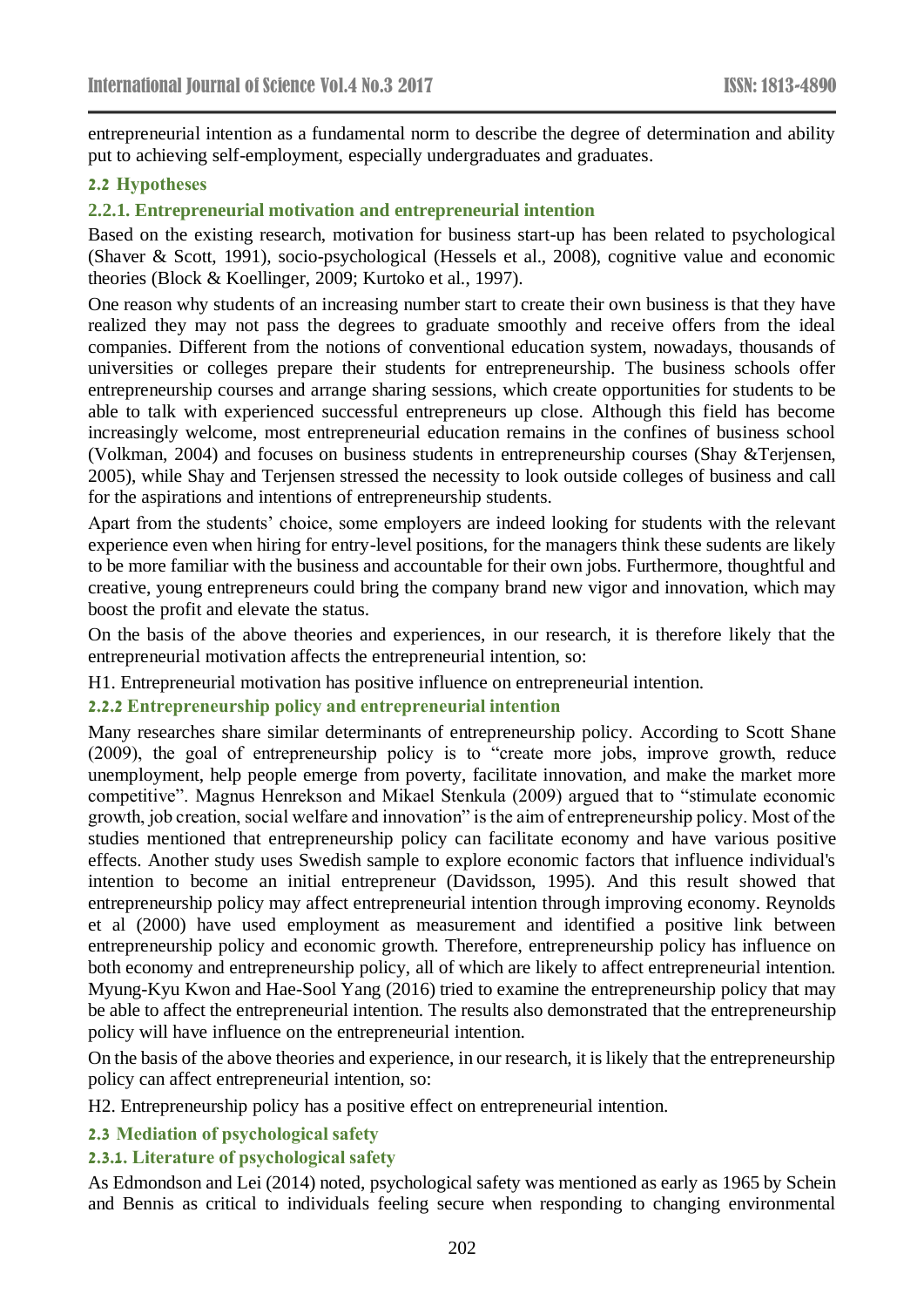demands (Binita Tiwari & Usha Lenka, 2014). Psychological safety refers to "feeling able to show and employ one's self without fear of negative consequences to self-image, status, or, career " (Kahn, 1990). Recently, psychological safety is the mentality of ability to perform oneself with courage of negative consequences to self-cognition, identity, or occupation and essence from a journey of social situations that are predictable and consistently safe (Xiaojun Liu, 2016).

On the foundation of existing studies, we define psychological safety as the ability to predict and performance like powerful, strong faced with danger or risk possible to occur, and a sense of certainty and control to the future.

#### **2.3.2 Psychological safety as mediating role**

Psychological safety partially mediated the relationship between abusive supervision and organizational identification (Wenxing Liu, Pengcheng Zhang, Jianqiao Liao, Po Hao & Jianghua Mao, 2014). Psychological safety played positive role in mediating the relationship between authentic leadership and employee whistle blowing (Shengmin Liu, Jianqiao Liao & Hongguo Wei, 2013). However, most of the existing studies use psychological safety as a mediating role in one's professional career but not in one's entrepreneurship. By emphasizing how a change in policy introduces (dis) incentives that shape individual behavior in aggregate (North, 1990), policy researchers have paid less attention to how the psychological safety will be effected by entrepreneurial policy. Meanwhile, entrepreneurial policy has a positive impact on small and medium scale enterprises (Priscillia Ozioma-Eleodinmuo, 2015), which didn't stressed out the positive impact on individuals from the entrepreneurial policy that to push the enterprises to behave positively affected by the entrepreneurial policy. Development of social entrepreneurship has led to numerous changes in societies where policies are adopted to foster social entrepreneurship (Zahra Arasti, HadiZarei & FatemehDidehvar, 2015), which didn't stressed out the positive impact on individual psychology .According to existing research, motivation for business start-up has been related to psychological (Shaver and Scott, 1991), socio-psychological (Hessels et al., 2008), cognitive value and economic theories (Block and Koellinger, 2009; Kurtoko et al., 1997). However, hardly ever studies stressed out the psychological safety. An individual will engage in behavior that he/she perceives will eventually lead to valued rewards (Scholl, 1981), which is one of psychological safety's behavioral expression.

Even though, psychological safety is still one of the psychological mechanism which has a positive impact on ones identification and work ambition (Xiaojun Lyu, 2016). There has been studies showed that psychological factor has a strong indication of entrepreneurial intention (Wahibur Rokhman & Forbis Ahamed, 2015), whose behavioral expression is closely similar with psychological safety such as one's attitudes and behavior as important measurement in the real entrepreneur practice (McClelland, 1961).

As our exploration of the existing studies, we found that psychological safety closely connected with the environment and the source of power, which may be able to have a positive impact one's entrepreneurial intention. So we build our research hypothesis as following:

H3.The entrepreneurial motivation will promote the psychological safety , which may be able to impact the entrepreneurial intention;

H4.The entrepreneurial policy impact the psychological safety, so the entrepreneurial intention will be impacted.

### **3. Model**



Figure 1: Model of the Paper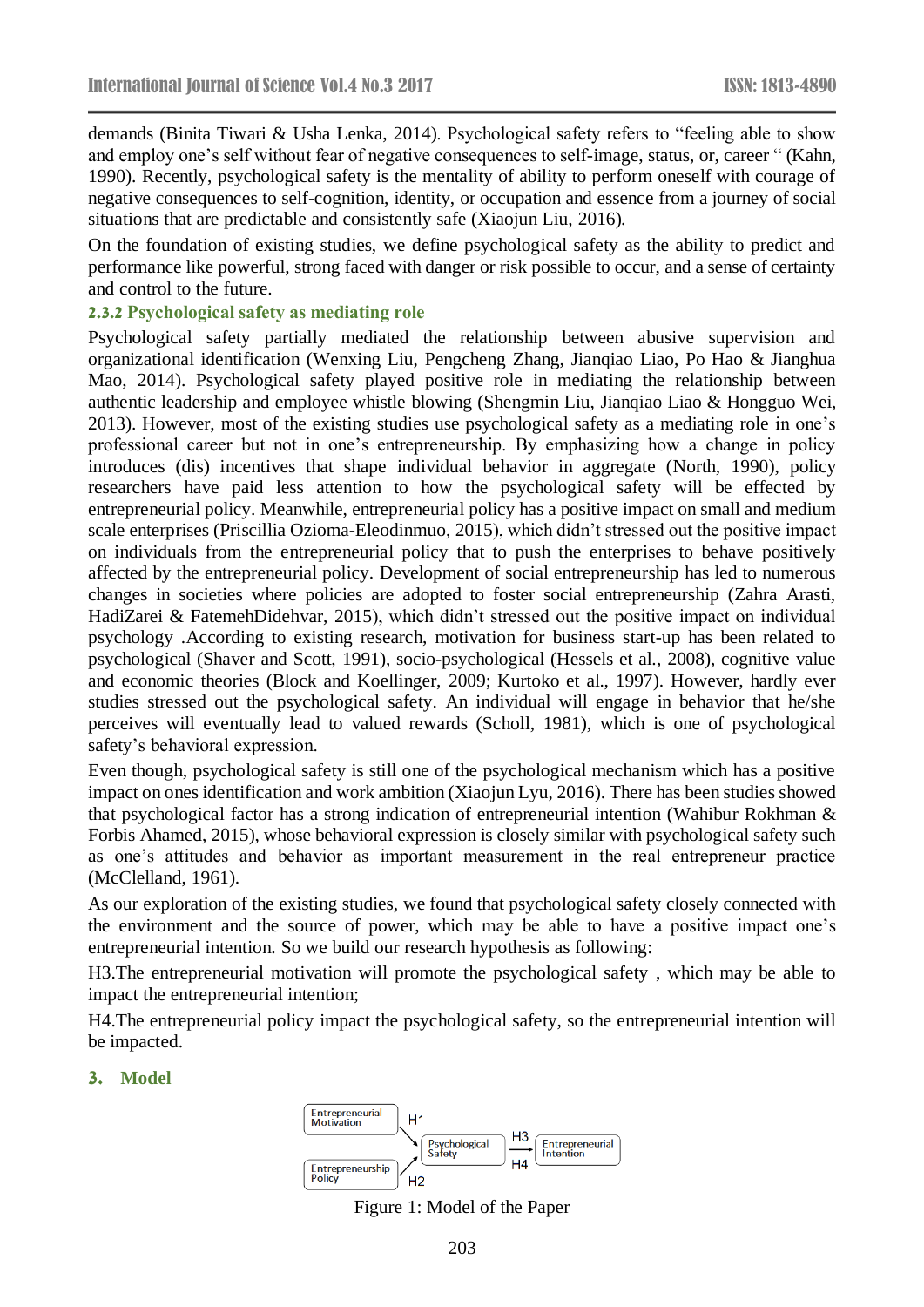# **4. Method**

This topic focused on the entrepreneurial intention of undergraduates. The topic was studied mainly in mainland, Hong Kong, Macao and Taiwan, and explored different areas, different schools, different ages and different majors of college students as samples with a structured questionnaire to collect data.

The participants in the survey of 403 (164 males and 239 females) come from different areas. The age of the college students is between 18 and 35 (SD=0.536), and the major age is 22.36 years old. As to the education level of all college students (SD=0.681), 99 people are in junior college, 252 are working on undergraduate, 39 are studying for master degree and 13 for doctorate. This study enjoys enough volumes of sample to make data analysis.

## **5. Measure**

The questionnaire designed for the research of scale was via multilateral certification at home and abroad with high reliability and validity of scale. The report was combined with the specific situation of the domestic college students' entrepreneurship, and then revised the scale. The report adopted a 5-point Likert-type measurement format  $(1 = not at all, 5 = to a great extent).$ 

## **5.1 Entrepreneurial motivation**

This was measured with seven items (e.g. "My entrepreneurship is to increase personal income") form. The principal axis factoring was used to submit the seven items, and the factor could explain 57.10% of the variance. This scale's Cronbach's α is .873.

### **5.2 Entrepreneurship policy**

This was assessed with five items (e.g. "The tax does not constitute a new burden of venture enterprises")

(DR Gnyawali & F Dan, 1994). The principal axis factoring was used to submit the five items, and the item factor could explain 69.14% of the variance. This scale's Cronbach's α is .888.

## **5.3 Psychological safety**

This was measured with four items (e.g. "Entrepreneurial team members are easy to understand and accept other colleagues") (Anderson and West, 1999). The principal axis factoring was used to submit the four items, and the factor could explain 69.36% of the variance. This scale's Cronbach's  $\alpha$ is .851.

### **5.4 Entrepreneurial intention**

This was assessed with four items (e.g. "I have determined to create a company") (F Liñán and YW Chen, 2009). The principal axis factoring was used to submit the four items, and the factor could explain 81.41% of the variance. This scale's Cronbach's  $\alpha$  is .886.

## **6. Results and discussion**

## **6.1 Descriptive statistics and correlations**

Table 1 showed the means, Std. D and correlations of variables. The results showed that EI was significantly correlated with EM (r=.370,p<0.01), EP(r=.556,p<0.01) and PS (r=.504,p<0.01). EM and EP were significantly correlated with PS ( $r = .453$ ,  $p < 0.01$  and  $r = 0.467$ ,  $p < 0.01$ ), EM was significantly correlated with EP ( $r = .319$ ,  $p < 0.01$ ).

|                   | Variables | Means | Std.D |                          |                          |         |                          | υ |  |
|-------------------|-----------|-------|-------|--------------------------|--------------------------|---------|--------------------------|---|--|
|                   | Gender    | 1.593 | .491  | $\overline{\phantom{0}}$ |                          |         |                          |   |  |
| $\overline{ }$    | Age       | 1.188 | .536  | $-170**$                 | $\overline{\phantom{0}}$ |         |                          |   |  |
| $\mathbf{c}$<br>ر | Education | 1.914 | .681  | $-132**$                 | $.475**$                 |         |                          |   |  |
| 4                 | EM        | 3.850 | .753  | $-.048$                  | .019                     | $-.025$ | $\overline{\phantom{0}}$ |   |  |

Table1. The Means, Std.D, and Correlations of Variables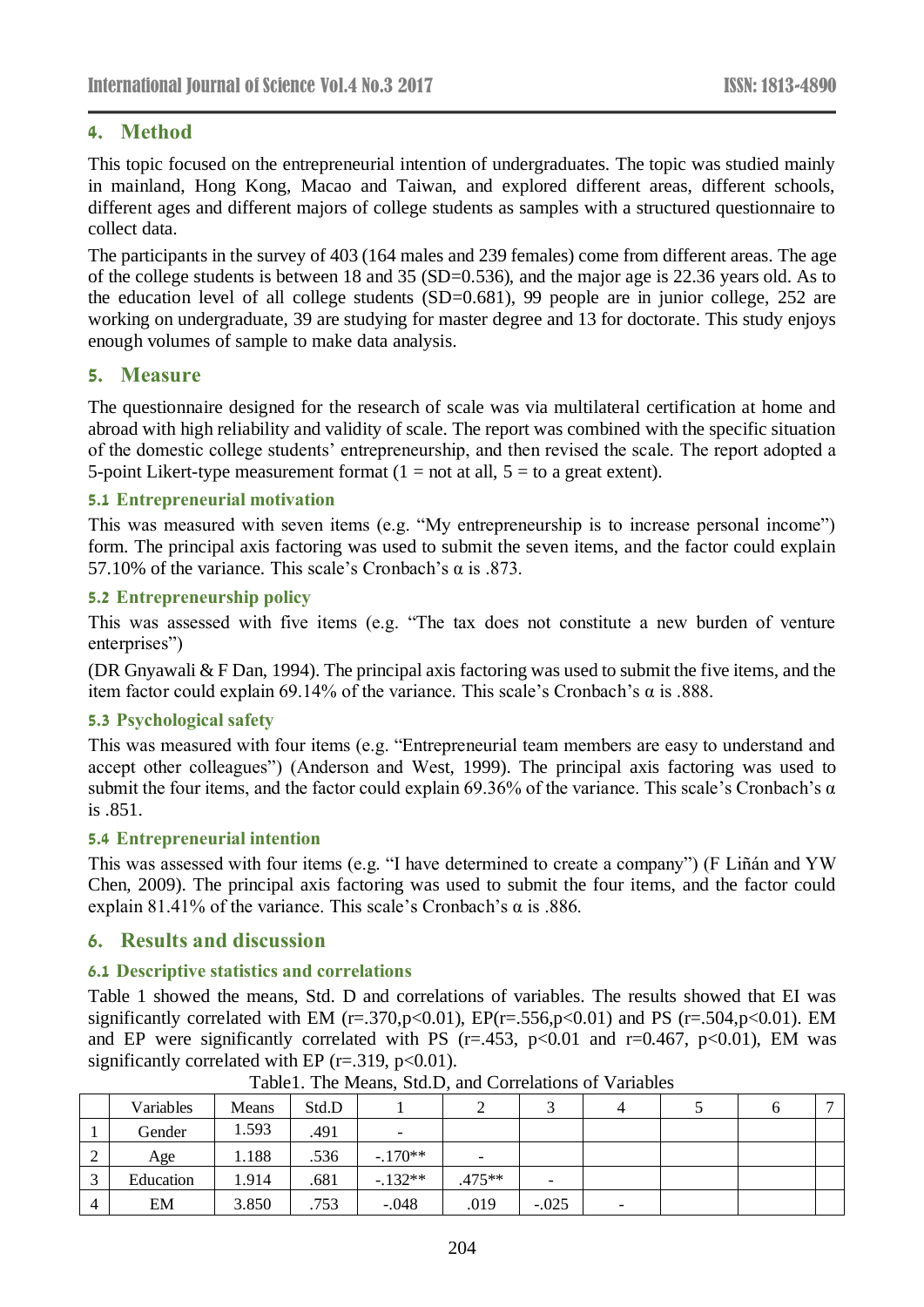| ັ            | EP      | 3.341 | .828 | $-156**$ | .030     | $-.003$ | $.319**$ | $\overline{\phantom{0}}$ |                          |                          |
|--------------|---------|-------|------|----------|----------|---------|----------|--------------------------|--------------------------|--------------------------|
| O            | PS      | 3.760 | .786 | $-138**$ | $.061*$  | .042    | $.453**$ | $.467**$                 | $\overline{\phantom{0}}$ |                          |
| $\mathbf{r}$ | FІ<br>ப | 3.348 | .983 | $-216**$ | $.074**$ | $-.010$ | $.370**$ | $.556**$                 | $.504**$                 | $\overline{\phantom{0}}$ |

Note1:EM=Entrepreneurial Motivation; EP=Entrepreneurship Policy;

PS= Psychological safety; EI=Entrepreneurial Intention.

Note2: When\*,  $p < .05$ ; \*\*p  $< .01$ 

To test the mediating effects, we followed the suggestions of Frazier, Tix and Barron (2004). Except for Frazier explaining the procedure of testing mediating effects with three variables (independent variable, mediator variable and outcome variable), we also controlled the effects of the gender, age and education level of the entrepreneurs.

Consequently we tested the hypotheses through hierarchical multiple regression analysis. Table 2 provided the estimated parameters and the results of the hypotheses testing of the mediating effect of psychological safety between entrepreneurial motivation and entrepreneurial intention. For H1, entrepreneurial motivation had a significant positive effect ( $\beta$ =0.358, P<0.001) on entrepreneurial intention. Psychological safety played a role of mediating effect(H3;  $\beta$ =0.402, P<0.001) between entrepreneurial motivation and entrepreneurial intention.

Table 3 showed the mediating effect of safety between entrepreneurship policy and entrepreneurial intention. For H2, entrepreneurship policy had an outstanding effect  $(\beta=0.534, P<0.001)$  on entrepreneurial intention. In addition, psychological safety showed the significant mediating effect ( $\beta$ =0.395, P<0.001) between entrepreneurship policy and entrepreneurial intention.

We tested four hypotheses. Firstly, entrepreneurial motivation would have an important effect on entrepreneurial intention. Secondly, entrepreneurship policy would be positively associated with entrepreneurial intention. Thirdly, psychological safety would have a mediating effect between entrepreneurial motivation and entrepreneurial intention. Last but not least, psychological safety would have a mediating effect between entrepreneurial policy and entrepreneurial intention. We tested the hypotheses with the sample of 403 students in Chinese mainland, Hong Kong, Macao and Taiwan. Our research results support the hypothesized relationships.

|                | Model1      | Model <sub>2</sub> | Model <sub>3</sub> | Model4      |
|----------------|-------------|--------------------|--------------------|-------------|
| Variables      | $E$ I       | EI                 | <b>PS</b>          | EI          |
| Gender         | $-0.213***$ | $-0.196***$        | $-0.109***$        | $-0.152***$ |
| Age            | $0.072*$    | $0.061*$           | 0.021              | 0.052       |
| Education      | $-0.072*$   | $-0.056$           | 0.029              | $-0.067**$  |
| EM             |             | $0.358***$         | $0.448***$         | $0.177***$  |
| <b>PS</b>      |             |                    |                    | $0.402***$  |
| R <sup>2</sup> | $0.052***$  | $0.179***$         | $0.221***$         | $0.306***$  |
| Adj-R $2$      | $0.050***$  | $0.177***$         | $0.218***$         | $0.303***$  |
| F              | $22.154***$ | 187.112***         | $309.671***$       | 219.935***  |

Table 2. Summary of Hierarchical Regression Analysis for mediation of psychological safety1

Note1: N=403, when\*\*\*, P<0.001; \*\*, P<0.01; \*, P<0.05

Note2: EM=Entrepreneurial Motivation; PS=Psychological Safety;EI=Entrepreneurial Intention Table 3 Summary of Hierarchical Regression Analysis for mediation of psychological safety2

|           | Model1      | Model <sub>2</sub> | Model <sub>3</sub> | Model4      |  |
|-----------|-------------|--------------------|--------------------|-------------|--|
| Variables | El          | ΕI                 | PS                 | El          |  |
| Gender    | $-0.213***$ | $-0.130***$        | $-0.097***$        | $-0.112***$ |  |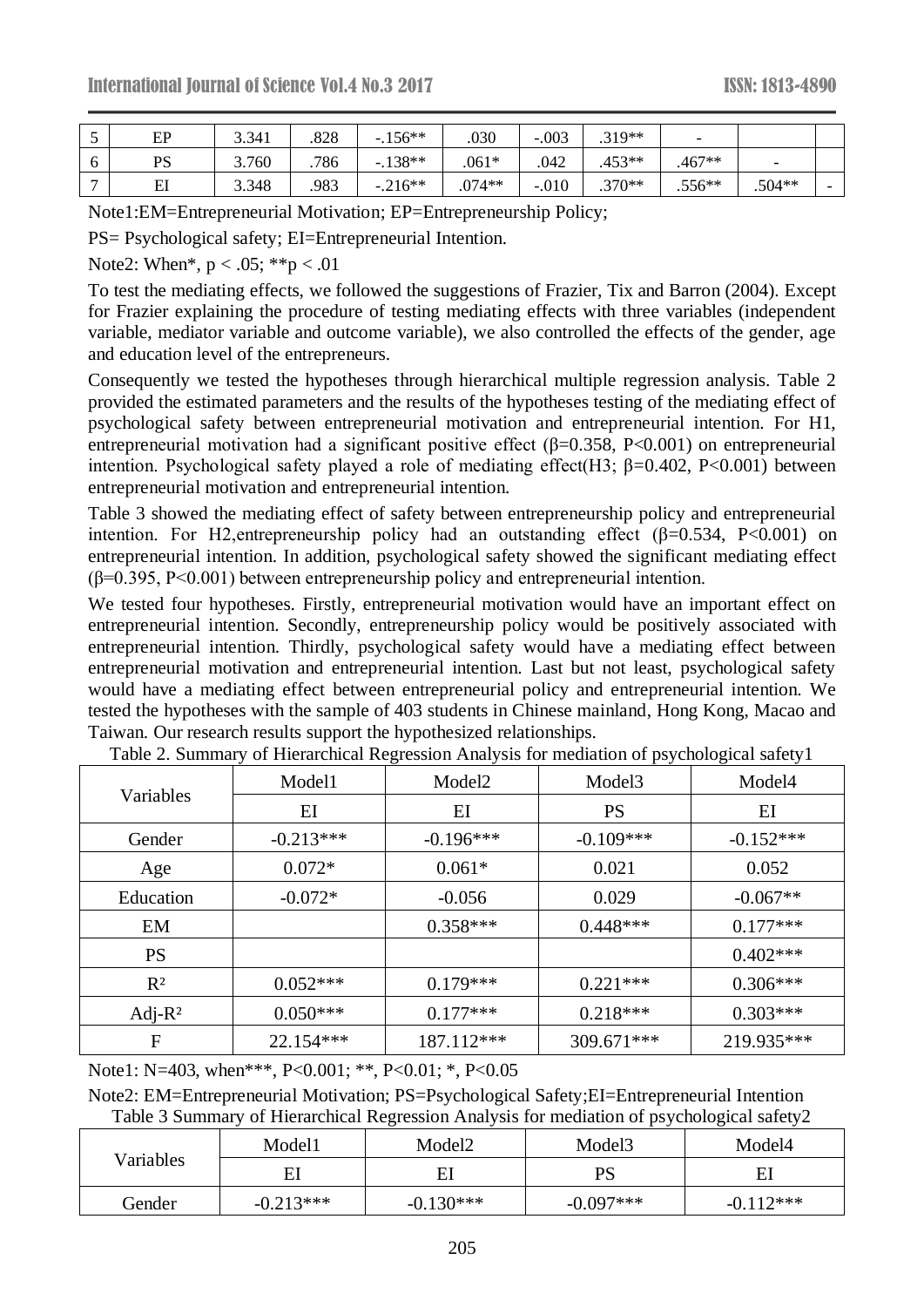| Age            | $0.072*$    | $0.062*$   | 0.003      | $0.054**$  |
|----------------|-------------|------------|------------|------------|
| Education      | $-0.072***$ | $-0.055*$  | $-0.036$   | $-0.062**$ |
| EP             |             | $0.534***$ | $0.455***$ | $0.303***$ |
| PS             |             |            |            | $0.395***$ |
| R <sup>2</sup> | $0.052***$  | $0.330***$ | $0.228***$ | $0.306***$ |
| Adj-R $2$      | $0.050***$  | $0.328***$ | $0.225***$ | $0.303***$ |
| F              | $22.154***$ | 500.297*** | 316.903*** | 219.935*** |

Note1: N=403, when\*\*\*, P<0.001; \*\*, P<0.01; \*, P<0.05

Note2: ET=Entrepreneurship Policy, PS=Psychological Safety; ET=Entrepreneurial Intention

## **7. Discussion**

In summary, in the past studies, many scholars studied the entrepreneurial intention, while this paper overcomes the limitation of previous research. The paper creatively established the model of entrepreneurial intention. Through the theoretical analysis and empirical research, the paper explored the links between entrepreneurship policy, entrepreneurial motivation, psychological safety and entrepreneurial intention. At the same time, one of the values of this study is choosing the students from four places (including Chinese mainland, Hong Kong, Macao and Taiwan) as samples, and deeply exploring the differentiated characteristics of the entrepreneurship of the students and entrepreneurship policy of several places. Based on a large amount of data and accurate analysis, it is proven that the hypotheses made in this paper are real and effective.

First of all, through data analysis we conclude that the entrepreneurship policy has a positive impact on entrepreneurial intention. In other words, when the government releases the policy, the more conducive to entrepreneurship, the stronger the entrepreneurial will of college students will be. It is indicated in this investigation that the total number of entrepreneurial students in Chinese mainland has expanded gradually and steadily, as well as the diversification of profession, high vitality and other significant trends. Providing business entrepreneurship policy which is more comprehensive could improve the entrepreneurial aspirations of college students. Recommended that all levels of government to actively guide all kinds of financial institutions to increase the support of the entrepreneurial efforts of graduates. With the help of a series of policies, college students could enjoy the most favorable entrepreneurship environment.

Entrepreneurial motivation has a positive impact on entrepreneurial intention. That is, when the students have a stronger entrepreneurial motivation has a strong entrepreneurial intention. Entrepreneurial motivation is one of the important behavioral traits of university students, and it can influence the transformation of entrepreneurial intention relatively. When college students want to achieve their own pursuits of entrepreneurship, the transformation of the entrepreneurial intention becomes stronger. Through the analysis of the data, it could be concluded that college students in Chinese mainland, Hong Kong, Macao and Taiwan are motivated and willing to decide whether to start their own business.

Psychological safety plays an intermediary role between entrepreneurial motivation and entrepreneurial intention. After incorporating psychological safety as an intermediate variable, it is found that entrepreneurial motivation has an increased impact on entrepreneurial intention. When college students' psychological sense of safety increases, students are more willing to start their own development, as well as more attentive to the business center. To enhance the popularization of entrepreneurial knowledge, universities and enterprises should offer more experience sharing, expert Q & A and other forms of activities to inspire and help students on their way of entrepreneurship. Via these activities, the confidence and psychological safety of college students could be enhanced, which may stimulates their entrepreneurial aspirations.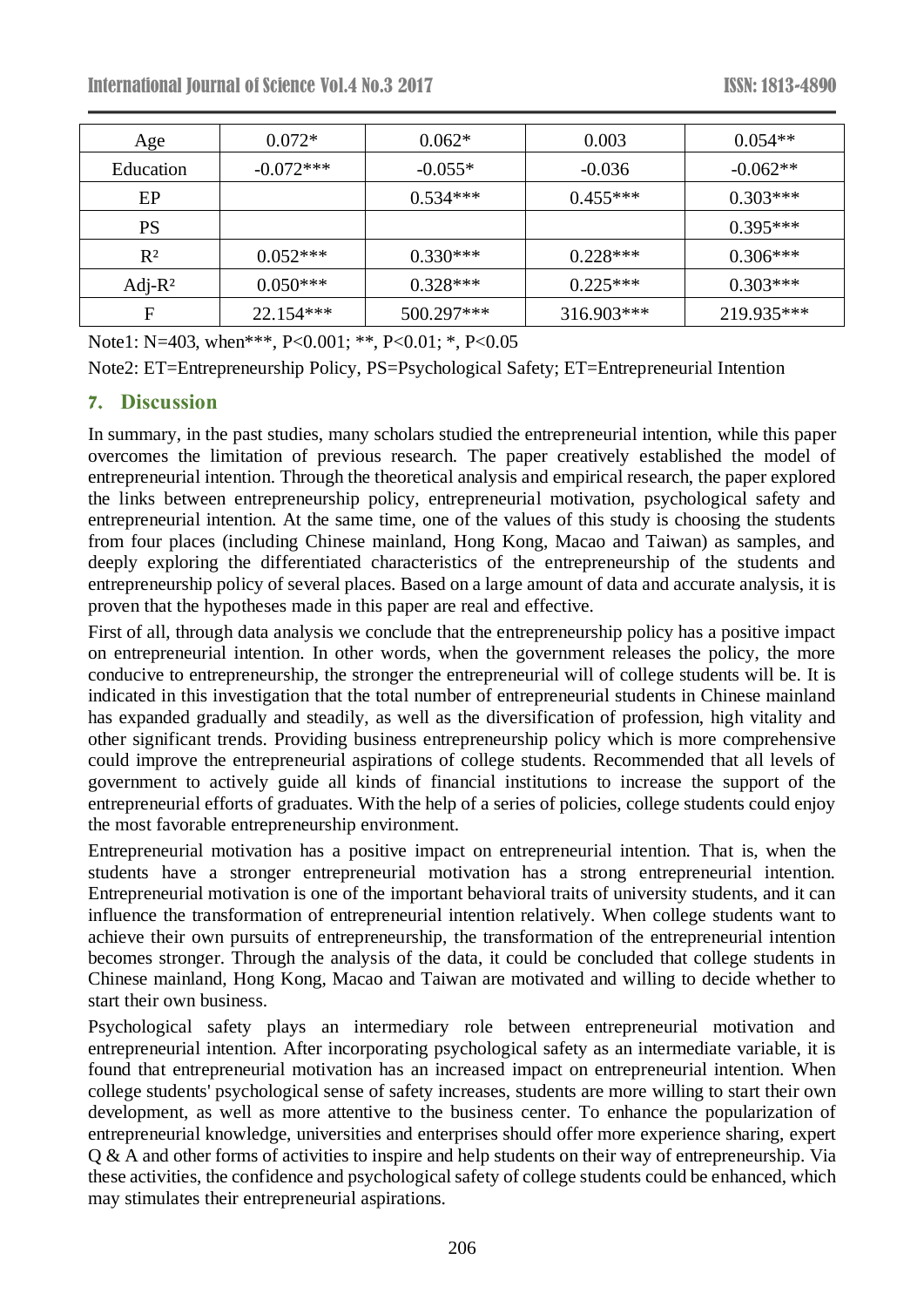Psychological safety plays a mediating role between entrepreneurship policy and entrepreneurial intention. Through multiple stratum regression analysis, this paper concludes that the entrepreneurship policy has a positive impact on entrepreneurial intention when psychological safety is an intermediary variable. A good entrepreneurship policy could create a suitable atmosphere for entrepreneurial students, and reduce the student's concern for the failure of entrepreneurship. A good entrepreneurship policy can enhance the psychological safety of college students and thus enhance the entrepreneurial intention of college students. The history of China's policy on college students' entrepreneurship only appeared a dozen years, which is still in the starting stage. In addition, business promotion for college students is quite less on the media, and their knowledge and recognition of entrepreneurships not enough. The Government should supervise the news media to promote business policies to encourage entrepreneurship. With a lot of publicity to enhance the psychological safety of college students, their entrepreneurial intention would be enhanced too.

Based on the above discussion, this report stands on the entrepreneurial intention model, confirming the influence of entrepreneurship policy and entrepreneurial motivation and the mediating effect of psychological safety. Nevertheless, due to the limitation of the condition, some of the variables this study selected may influence setting hypotheses and making tests on entrepreneurial intention. Yet other variables and conditions haven't been verified, large research process could be further expanded and deepened in the future.

### **8. limitation and future research**

We would be remiss not to admit some limitations of the current study. First of all, the difficulties of data collect of this subject. The research scope covers the mainland, Hong Kong, Macao and Taiwan; the respondents are from four different schools in different grades and different professionals. Since the school types are not the same, sometimes to recover the questionnaire is more difficult. And the volume of sample is not enough, which leads to the situation of education background and distribution of the school type are not average. Secondly, most of the respondents of this subject are not entrepreneurial and have never participated in the entrepreneurial competition; the part is not convincible enough to represent the whole. In the later research, the demographic variable would be more specific and precise so that the sample could be more representative. As to information collection, there are still limitations of the reference material of this subject. The universality of the conclusion needs to be improved. Finally, due to the different policy environment and entrepreneurial environment of the four places, the suggestions of this study are not perfectly matched with the specific condition of each region. Hopefully, some scholars could continue to improve the operability of the proposal.

## **9. Funding**

This research was supported by Humanity and Social Sciences Research Foundation of Ministry of Education of China (15YJC630069) and Sciences Research Talents Project Fund for Outstanding Young Teachers in Fujian Higher Education Institutions, China(2016023).

## **References**

- [1] H. Qian and K. E. Haynes, 'Beyond innovation: the Small Business Innovation Research program as entrepreneurship policy', The Journal of Technology Transfer , 39, 4 (2014).
- [2] P. D. Reynolds, W. D. Bygrave, E. Autio, L. W. Cox and M. Hay, Global Entrepreneurship Monitor, in, 2002 Executive Report, vol. 200, (Kansas City: KS: Kauffman Center for Entrepreneurial Leadership, 2002).
- [3] H. L. Smith and S. Bagchi-Sen, 'The research university, entrepreneurship and regional development: Research propositions and current evidence', Entrepreneurship and Regional Development, 24 (2012).
- [4] Baumol and W. J, 'Entrepreneurship: Productive, Unproductive, and Destructive', Journal of Political Economy, 98, 5 (1990).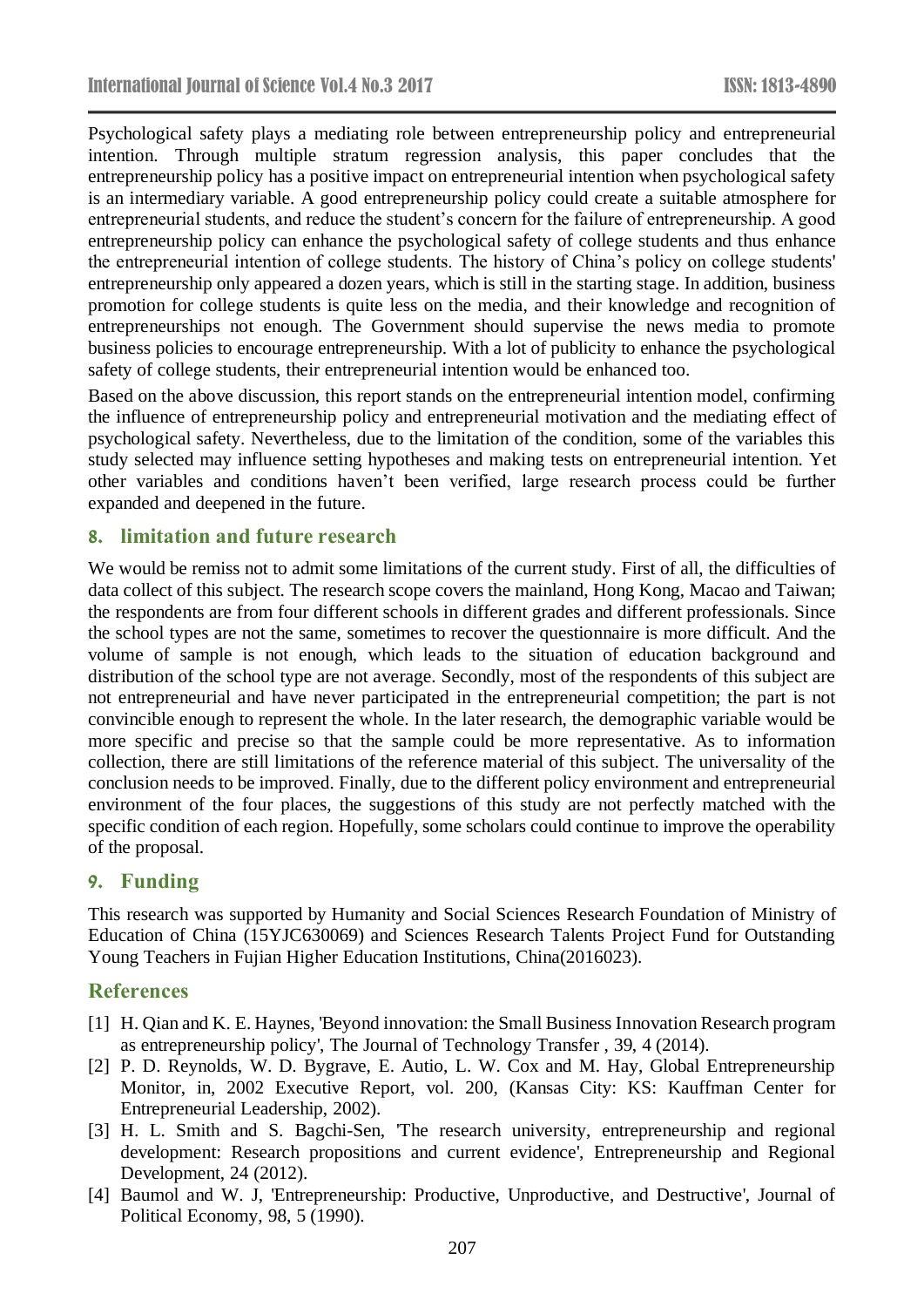- [5] M. M, ' Entrepreneurial Activity and Economic Growth', Global Business and Economics Review, 1, 1 (1999).
- [6] A. Zacharakis, W. Bygrave and D. Shepherd, Global Entrepreneurship Monitor:National Entrepreneurship Assessment: United States of America, in, (Kansas City: Kauffman Center for Entrepreneurial Leadership., 2000).
- [7] J. Henderson, 'Building the Rural Economy with High-Growth Entrepreneurs', Federal Reserve Bank of Kansas City Economic Review, 87, 3 (2002).
- [8] S. Shane, 'Why encouraging more people to become entrepreneurs is bad public policy', Small Business Economics, 33 (2009).
- [9] C. Schubert, 'What Do We Mean When We Say That Innovation and Entrepreneurship (Policy) Increase "Welfare"?', Journal of Economic Issues, 49, 1 (2015).
- [10] B. A. Gilbert, D. B. Audretsch and P. P. McDougall, The Emergence of Entrepreneurship Policy', Small Business Economics, 22, Nov 3/4 (2004).
- [11]M. Minniti, 'The Role of Government Policy on Entrepreneurial Activity: Productive, Unproductive, or Destructive', Entrepreneurship Theory and Practice , 32, 5 (2008).
- [12]N. Ulusoy, C. Mölders, S. Fischer, H. Bayur, S. Deveci, Y. Demiral and W. Rössler, 'Commitment and Mental Health in Turkish Immigrant Employees in Germany', A Matter of Psychological Safety: Journal of Cross-Cultural Psychology , 47, 7 (2016).
- [13]W. Liu, P. Zhang, J. Liao, P. Hao and J. Mao, 'Abusive Supervision and Employee Creativity: The mediating Role of Psychological Safety and Organizational Identification', Management Decision, 54, 1 (2016).
- [14]H. R. T. DŽUPKOVÁ, 'Teoretičeskij analiz putej formirovanija predprinimateľskich kompetentnostej.', Vei Knteu (2013).
- [15] A. J. Ellliot and M. Covington, 'Approach and Avoidance Motivation', Educational Psychology Review, 13, 2 (2001).
- [16][R. L. Pardee, Motivation Theories of Maslow, Herzberg, McGregor & McClelland. A Literature Review of Selected Theories Dealing with Job Satisfaction and Motivation,(1990).
- [17]S. T. Rabideau, Effects of Achievement Motivation on Behavior, (2005).
- [18]R. M. Ryan and E. L. Deci, 'Self-determination Theory and the Facilitation of Intrinsic Motivation, Social Development, and Well-being', American Psychologist, 55, 1 (2000).
- [19] D. C. McClelland, The achieving society., (Princeton, NJ, 1961).
- [20]V. H. Vroom, Work and Motivation, (New York, 1964).
- [21]M. M. Wasko and S. Faraj, 'Why Should I Share? Examining Social Capital and Knowledge Contribution in Electronic Networks of Practice', Mis Quart, 29, 1 (2005).
- [22]R. W. Scholl, 'Differentiating Organizational Commit- ment from Expectancy as a Motivating Force', Academy of Management Review, 6, 4 (1981).
- [23]K. G. Shaver and L. R. Scott, ' Person, Process, Choice: The Psychology of New Venture Creation', Entrepreneurship Theory and Practice, 16, 2 (1991).
- [24]J. Hessels, G. M. Van and R. Thurik, 'Entrepreneurial Aspirations, Motivations, and Their Drivers.', Small Business Economics, 31, 3 (2008).
- [25]J. Block and P. Koellinger, ' I Can't Get No Satisfaction: Necessity Entrepreneurship and Procedural Utility.', International Review of Social Sciences, 62, 2 (2009).
- [26]D. F. Kurtoko, J. S. Hornsby and D. W. Naffziger, 'An Examination of Owners' Goals in Sustaining Entrepreneurship.', Journal of Small Business Management, 35, 1 (1997).
- [27]S. Birley and P. Westhead, ' A Taxonomy of Business Start-up Reasons and Their Impact on Firm Growth and Size. ', Journal of Business Venturing , 9, 1 (1994).
- [28]N. M. Carter, W. B. Gartner, K. G. Shaver and E. J. Gatewood, 'The Career Reasons of Nascent Entrepreneurs.', Journal of Business Venturing, 18, 1 (2003).
- [29]G. Cassar, 'Money, Money, Money? A Longitudinal Investigation of Entrepreneur Career Reasons, Growth Preferences and Achieved Growth. ', Entrepreneurship & Regional Development, 19, 1 (2007).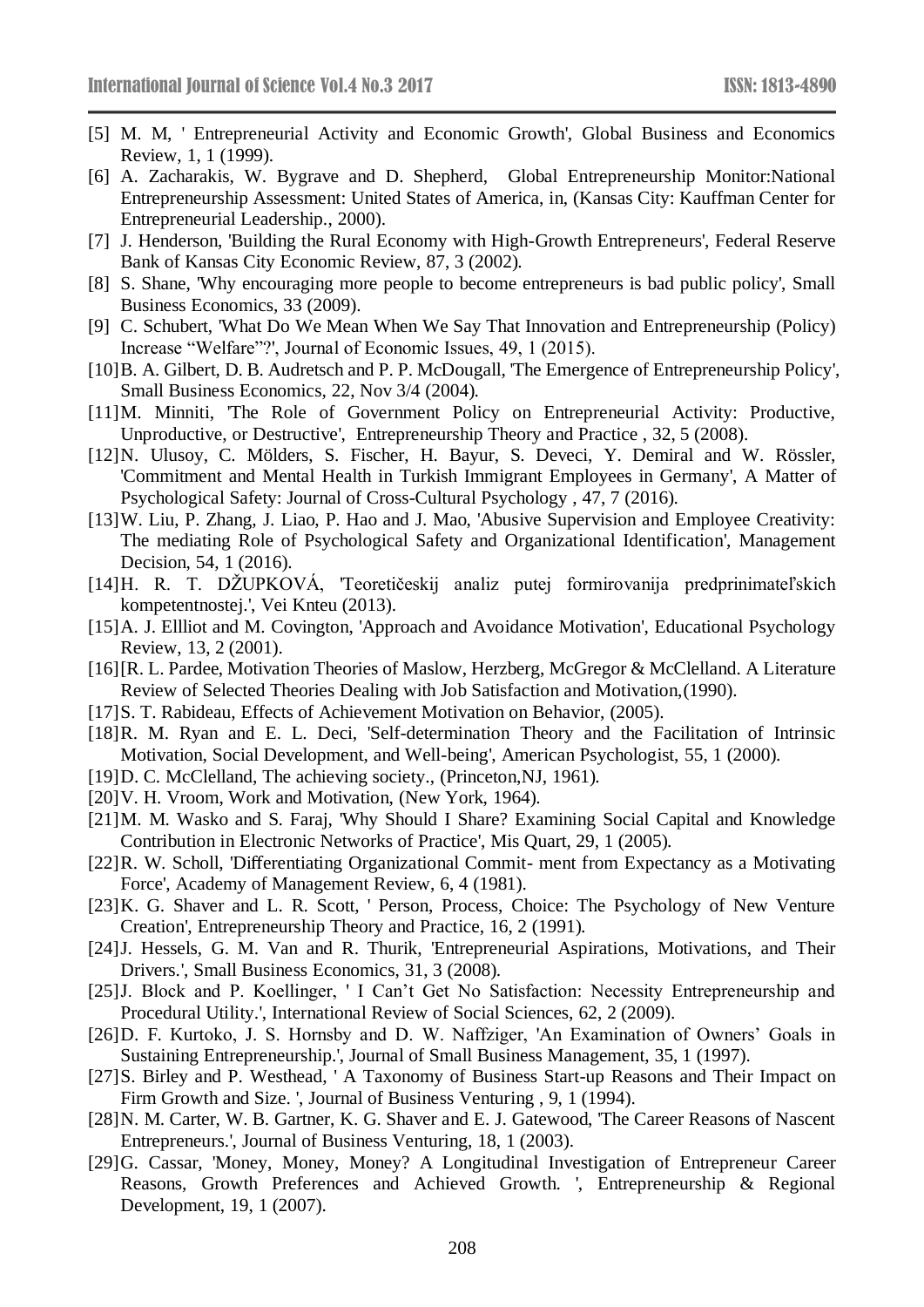- [30]S. Shane, L. Kolvereid and P. Westhead, 'Exploratory Examination of the Reasons Leading to New Firm Formation Across Country and Gender. ', Journal of Business Venturing, 6, 6 (1991).
- [31]S. Wu, L. Matthews and G. K. Dagher, 'Need for Achievement, Business Goals and Entrepreneurial Persistence', Management Research News, 30, 12 (2007).
- [32]R. J. Taormina and S. K. M. Lao, 'Measuring Chinese Entrepreneurial Motivation. ', International Journal of Entrepreneurial Behaviour and Research , 13, 4 (2007).
- [33]G. Segal, D. Borgia and J. Schoenfeld, ' The Motivation to Become an Entrepreneur. ', International Journal of Entrepreneurial Behaviour and Research, 11, 1 (2005).
- [34]R. MacDonald, 'Welfare Dependency, the Enterprise Culture and Self-employment Survival.', Work, Employment and Society, 10, 3 (1996).
- [35]J. Rouse, Enterprise, Identity and Structure: A Longitudinal Analysis of Youth Enterprise Experiences., in,: Kingston University., 2004).
- [36]C. Volkman, 'Entrepreneurial Studies in Higher Education. ', Higher Education in Europe, 29 (2004).
- [37]J. Shay and S. Terjensen, Entrepreneurial Aspirations and Intentions of Business Students: A Gendered Perspective., in, Paper Presented at the Babson Entrepreneurship Conference, (Boston, MA, 2005).
- [38]B. Bird, 'Implementing Entrepreneurial Ideas: the Case for Intention'', Academy of Management Review, 13 (1988).
- [39]N. F. E. A. Krueger Jr, 'Competing Models of Entrepreneurial Intentions.', Journal of Business Venturing, 15, 5-6 (2000).
- [40]S. H. Lee and P. K. Wong, 'An Exploratory Study of Technopreneurial Intentions: A Career Anchor Perspective. ', Journal of Business Venturing, 19, 1 (2004).
- [41]G. Nabi and R. Holden, 'Graduate Entrepreneurship: Intentions, Education and Training', Education and Training, 50, 7 (2008).
- [42]J. G. Eisenhauer, ' The Entrepreneurial Decision: Economic Theory and Empirical Evidence', Entrepreneurship Theory and Practice, 19, 4 (1995).
- [43]F. Liñán and Y. W. Chen, 'Development and Cross-cultural Application of A Specific Instrument to Measure Entrepreneurial Intentions', Entrepreneurship Theory and Practice, 33, 3 (2009).
- [44]M. B. Low and I. C. MacMillan, 'Entrepreneurship: Past Research and Future Challenges', Journal of Management, 14 (1988).
- [45] L. Kolvereid, 'Prediction of Employment Status Choice Intentions', Entrepreneurship Theory and Practice, 21, 1 (1996).
- [46]K. Watson, S. Hogarth-Scott and N. Wilson, 'Small Business Start-ups: Success Factors and Support Implications', International Journal of Entrepreneurial Behavior& Research, 4, 3 (1998).
- [47]R. H. Brockhaus, 'The Effect of Job Dissatisfaction on the Decision to Start a Business', Journal of Small Business Management , 18 (1980).
- [48]A. Shapero and L. Sokol, 'The Social Dimensions of Entrepreneurship', Social Science Electronic Publishing, 25, 8 (2009).
- [49]I. Ajzen, 'The Theory of Planned Behavior', Res Nurs Health, 14, 2 (1991).
- [50]J. S. McMullen, M. S. Wood and A. S. Kier, ' An Embedded Agency Approach to Entrepreneurship Public Policy: Managerial Position and Politics in New Venture Location Decisions', Academy of Management Perspectives, 30, 3 (2016).
- [51]N. Ulusoy, C. Molders, S. Fischer, H. Bayur, S. Deveci, Y. Demiral and W. Rossler, 'A Matter of Psychological Safety: Commitment and Mental Health in Turkish Immigrant Employees in Germany', Journal of Cross-Cultural Psychology, 47, 4 (2016).
- [52]W. Liu, P. Zhang, J. Liao, P. Hao and J. Mao, 'Abusive Supervision and Employee Creativity: The Mediating Role of Psychological Safety and Organizational Identification', Management Decision, 54, 1 (2016).
- [53]S. M. Liu, J. Q. Liao and H. Wei, 'Authentic Leadership and Whistleblowing: Mediating Roles of Psychological Safety and Personal Identification', Journal of Business Ethics, 131, 1 (2015).